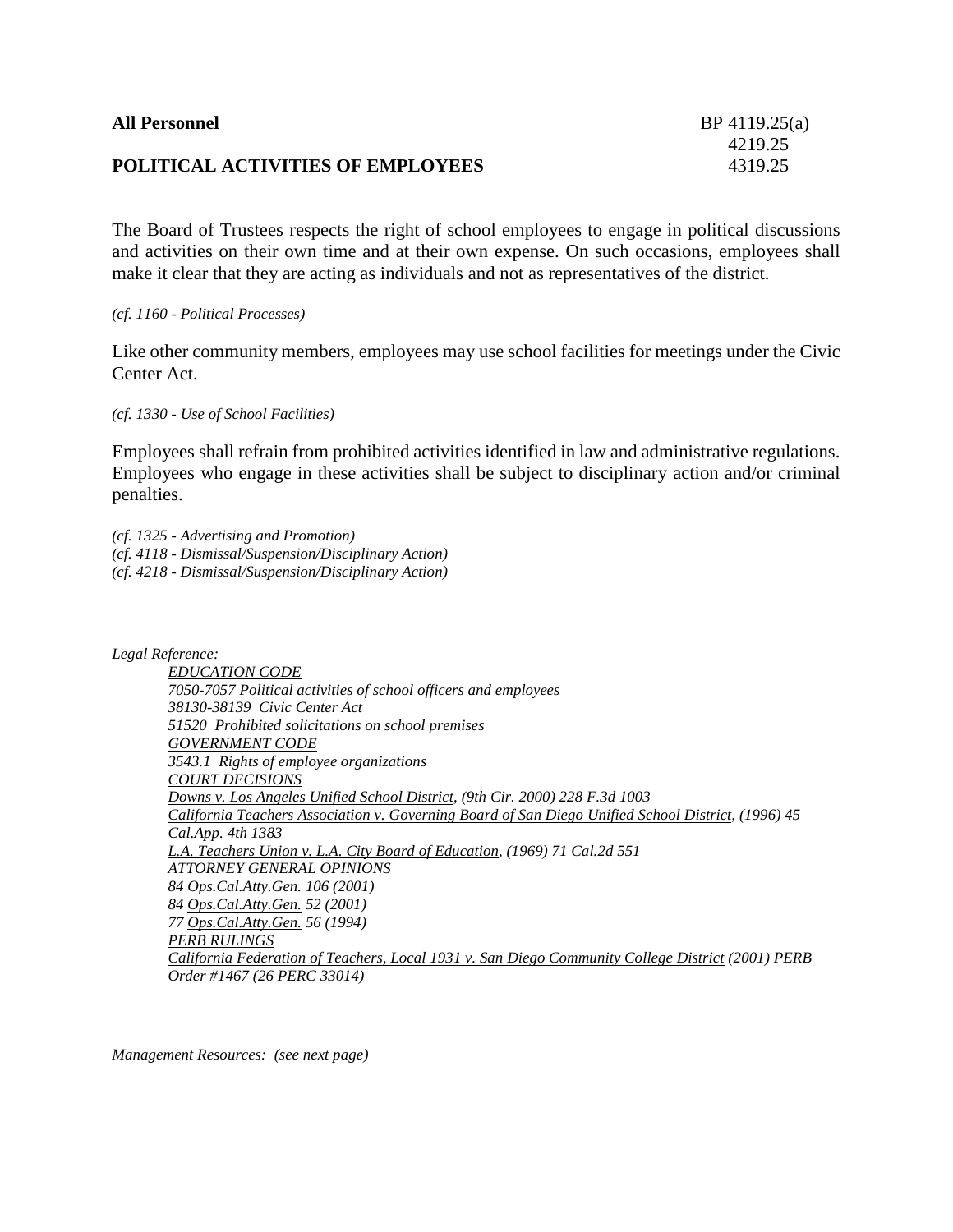# **POLITICAL ACTIVITIES OF EMPLOYEES** (continued)

*Management Resources: CSBA PUBLICATIONS Political Activities of School Districts: Legal Issues, 1998, revised 2001 WEB SITES CSBA: http://www.csba.org Office of the Attorney General, Dept. of Justice: http://caag.state.ca.us/ Public Employment Relations Board: http://www.perb.ca.gov*

Policy **CUDDEBACK UNION ELEMENTARY SCHOOL DISTRICT** adopted: December 11, 2019 Carlotta, California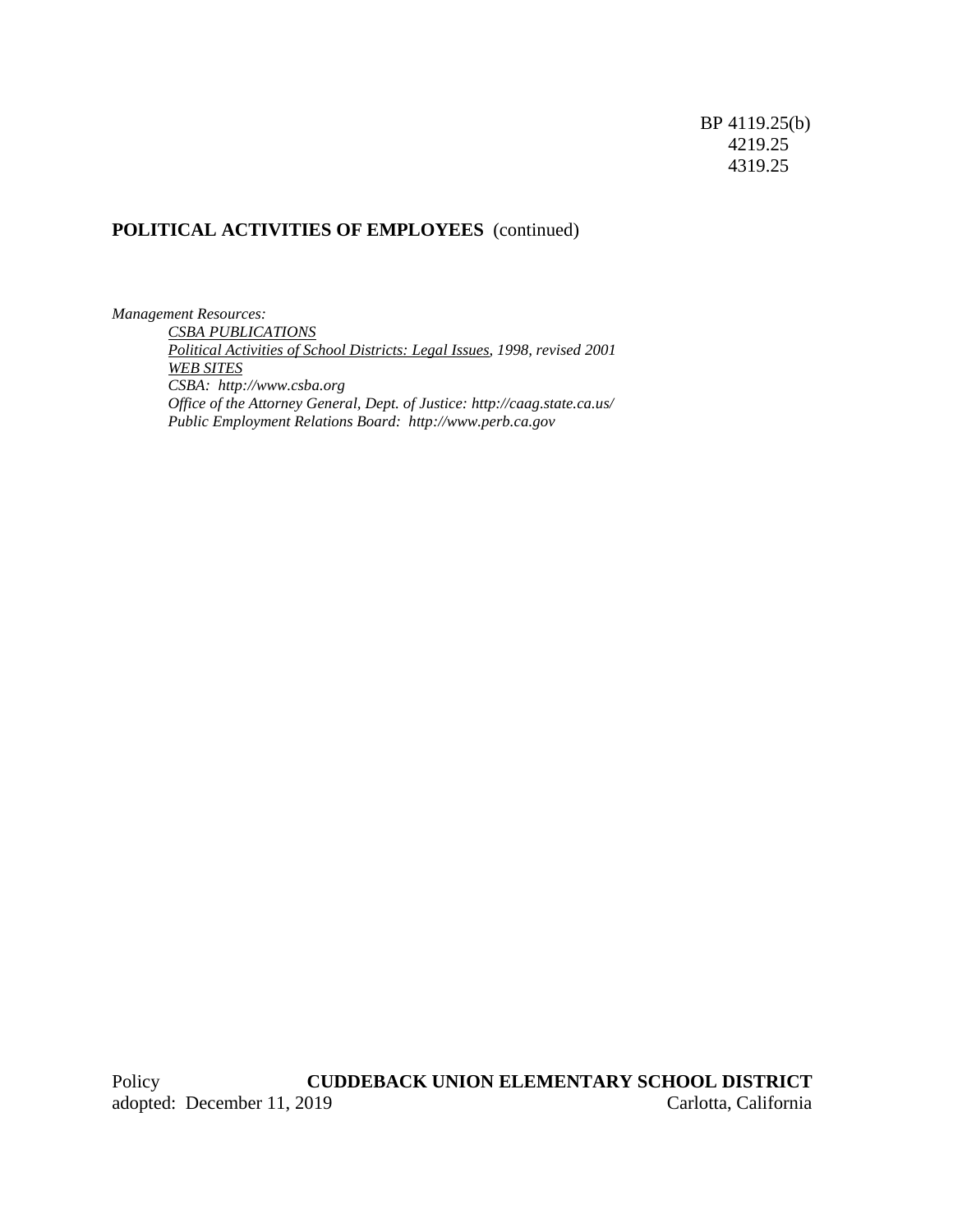| <b>All Personnel</b>              | AR 4119.25(a) |
|-----------------------------------|---------------|
|                                   | 4219.25       |
| POLITICAL ACTIVITIES OF EMPLOYEES | 4319.25       |

District employees shall not:

1. Use district funds, services, supplies or equipment to urge the passage or defeat of any ballot measure or candidate, including any candidate for election to the Board of Trustees (Education Code 7054)

### *(cf. 1160 - Political Processes)*

- 2. During working hours and on district property, solicit or receive any political funds or contributions to promote the passage or defeat of a ballot measure that would affect the rate of pay, hours of work, retirement, civil service or other working conditions (Education Code 7056)
- 3. During working hours and on district property, solicit or receive any political funds or contributions to promote the passage or defeat of other types of ballot measures
- 4. Use district time to urge the passage or defeat of any ballot measure or candidate
- 5. Use district equipment for the preparation or reproduction of political campaign materials, even if the district is reimbursed

## *(cf. 3512 - Equipment)*

- 6. Post or distribute political campaign materials on district property
- 7. Disseminate political campaign materials through the district's mail service, e-mail or staff mailboxes
- *(cf. 4040 - Employee Use of Technology)*
- 8. Use students to write, address or distribute political campaign materials
- 9. Present viewpoints on particular candidates or ballot measures in the classroom without giving equal time to the presentation of opposing views

*(cf. 6144 - Controversial Issues)*

10. Wear buttons or articles of clothing that express political opinions on ballot measures or candidates during instructional time

However, teachers shall not be prohibited from wearing political buttons during noninstructional time, such as Back-to-School Night.

Nothing in Board policy or administrative regulation shall be construed to prevent employees from soliciting or receiving funds or contributions for political purposes during nonworking time,